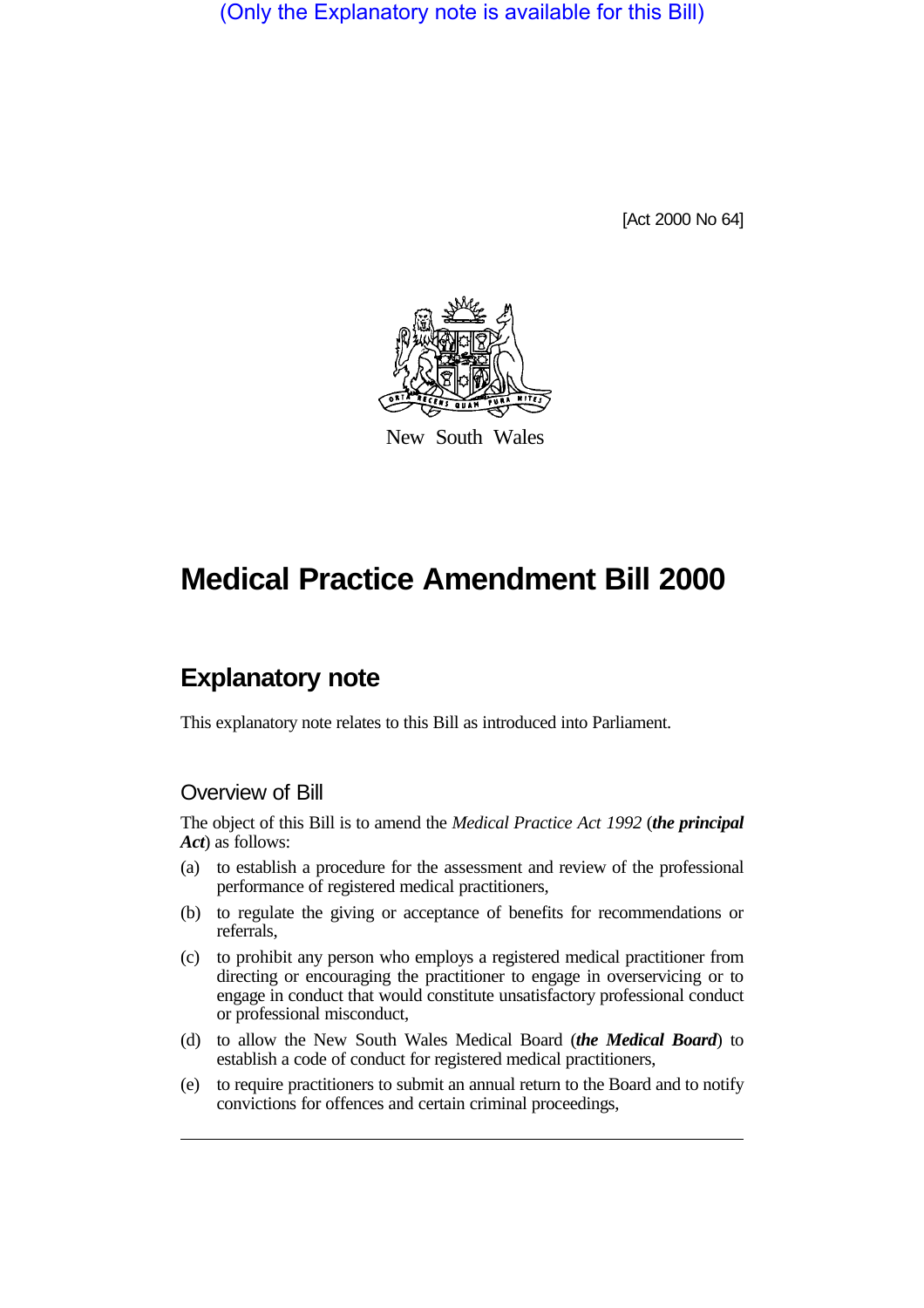Explanatory note

- (f) to remove certain restrictions on unregistered persons,
- (g) to make further provision with respect to the registration and deregistration of practitioners,
- (h) to make further provision in respect of practitioners who suffer from an impairment,
- (i) to make other miscellaneous changes to the principal Act.

The Bill also amends the *Public Health Act 1991* in order to create an offence of advertising or otherwise promoting a health service in a manner that:

- (a) is false, misleading or deceptive, or
- (b) creates an unjustified expectation of beneficial treatment.

### Outline of provisions

**Clause 1** sets out the name (also called the short title) of the proposed Act.

**Clause 2** provides for the commencement of the proposed Act on a day or days to be appointed by proclamation.

**Clause 3** is a formal provision giving effect to the amendments to the *Medical Practice Act 1992* set out in Schedule 1.

**Clause 4** is a formal provision giving effect to the amendment to the Acts specified in Schedule 2.

## **Schedule 1 Amendment of Medical Practice Act 1992**

#### **Performance assessment**

The amendments introduce a procedure for the assessment and review of professional performance of registered medical practitioners.

The Medical Board may have the professional performance of a practitioner assessed if any matter comes to its attention that indicates the professional performance of the practitioner is unsatisfactory. Professional performance is unsatisfactory if it is below the standard reasonably expected of a practitioner of an equivalent level of training or experience. Serious matters concerning a practitioner must not be dealt with under the performance assessment provisions.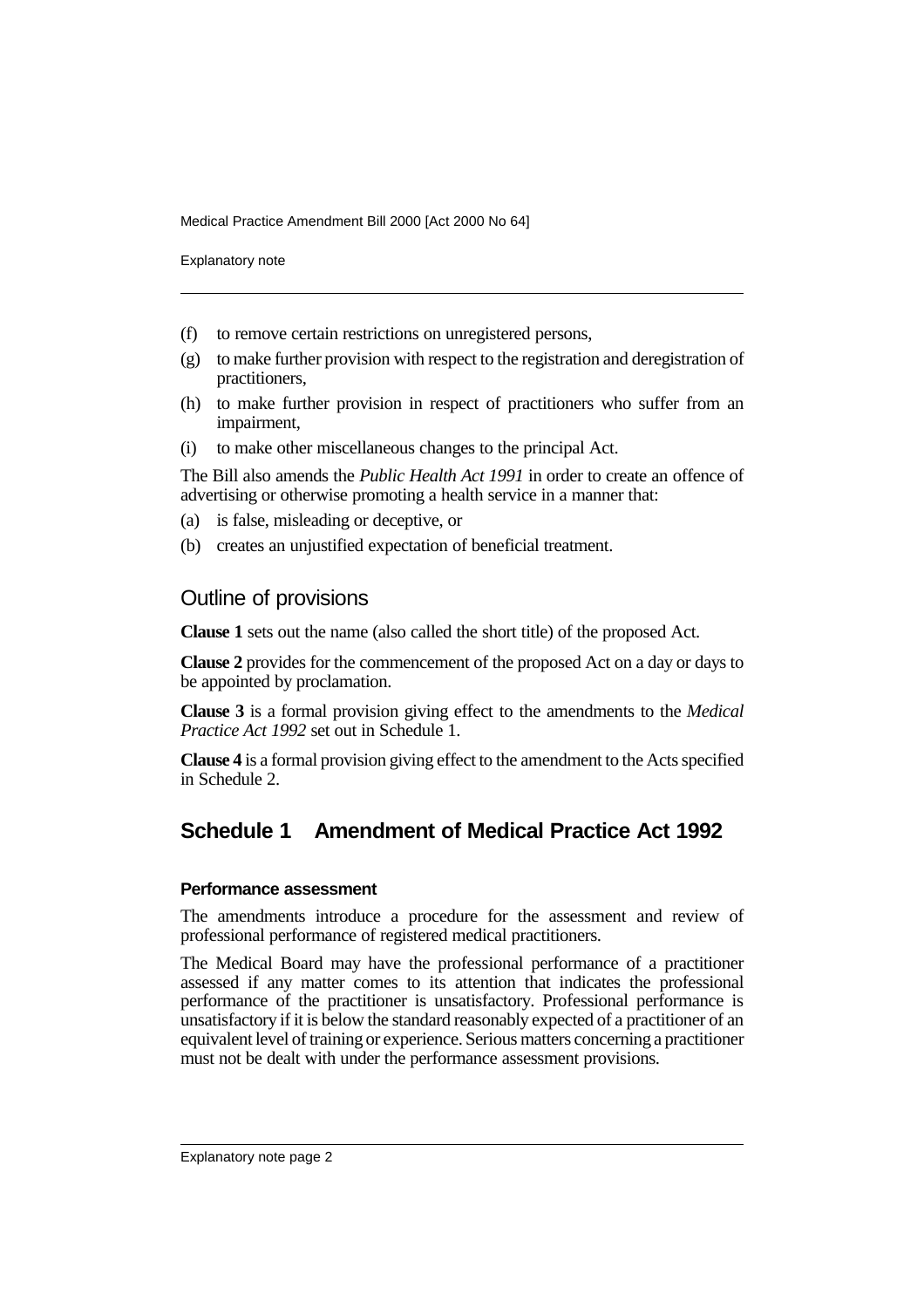Explanatory note

The procedure for a performance assessment is as follows:

#### **Step 1: Assessment**

The Board appoints one or more assessors to conduct an assessment of the professional performance of the practitioner concerned. The assessment may be limited to particular aspects of the professional performance of the practitioner.

An assessor has various powers for the purpose of conducting an assessment, including power to enter premises used by the practitioner for his or her professional practice, power to question the practitioner, power to inspect records and power to require the practitioner to take part in an assessment exercise. Any information provided by the practitioner for the purpose of the assessment cannot be used in civil proceedings against the practitioner.

#### **Step 2: Action by Board**

The assessor is required to report and make recommendations to the Board concerning the assessment. The Medical Board then has several options as to how it proceeds with the matter. These include taking no further action, making a complaint against the practitioner, or requiring a Performance Review Panel to conduct a performance review in relation to the practitioner's professional performance.

#### **Step 3: Performance review by Panel**

If the Medical Board decides to have the professional performance of the practitioner reviewed, the Board must establish a Performance Review Panel to conduct the performance review. The Panel has power to summon witnesses and obtain documents for the purpose of the review. The practitioner is entitled to be present.

At the end of the review, the Panel may make such recommendations to the Board as the Panel considers appropriate. If the Panel finds the professional performance of the practitioner is unsatisfactory, the Panel may exercise certain powers. These include power to impose conditions on the practitioner's registration and to order that the practitioner attend educational courses or take advice in respect of the management of his or her practice. The Panel may also require the practitioner's professional performance to be reassessed at a future date.

The performance assessment provisions are set out in proposed Parts 5A and 13A of and Schedule 3A to the principal Act. Amendments to Part 6 of the principal Act provide for appeals and reviews in relation to actions of a Performance Review Panel. Savings and transitional provisions will require the Medical Board to conduct a review of the performance assessment program at the end of 3 years.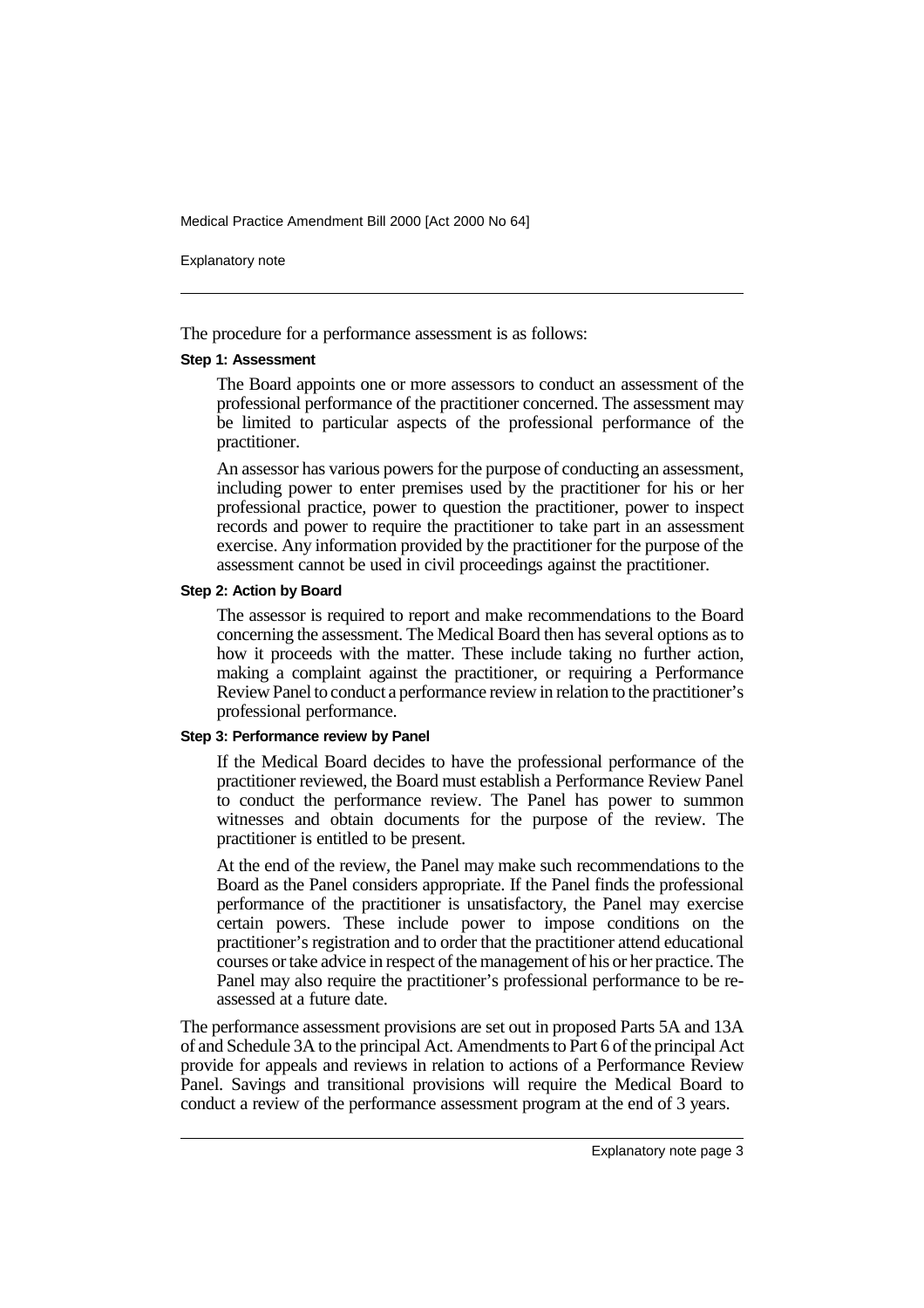Explanatory note

#### **Benefits for referrals and recommendations**

The amendments (see new section 36) will make it unsatisfactory professional conduct for a registered medical practitioner to do any of the following:

- (a) accept a benefit from a health service provider as inducement, consideration or reward for a referral to or recommendation of that provider,
- (b) accept a benefit from a health product supplier as inducement, consideration or reward for a recommendation of a health product,
- (c) offer a benefit to any person as inducement, consideration or reward for a referral to or recommendation of the registered medical practitioner.

Similar amendments are made to Part 7. Those amendments will make it an offence for any person to offer a benefit to or accept a benefit from a registered medical practitioner, or the employer of a registered medical practitioner, as inducement, consideration or reward for a referral or recommendation.

Other provisions set out in new section 36 will make it unsatisfactory professional conduct for a practitioner to refer or recommend a person to a health service, health provider or health product without disclosing any pecuniary interest the practitioner has in making the referral or recommendation.

There are exceptions for recommendations made in public advertisements and for referrals and recommendations made in other prescribed circumstances.

#### **Overservicing**

New section 36 of the principal Act will also make it unsatisfactory professional conduct for a registered medical practitioner to engage in overservicing.

New Part 8A will make it an offence for a person who employs a registered medical practitioner to direct or incite the practitioner to do either of the following in the course of professional practice:

- (a) engage in overservicing,
- (b) engage in conduct that would constitute unsatisfactory professional conduct or professional misconduct.

A practitioner engages in overservicing if the practitioner:

- (a) provides a service in circumstances in which the provision of the service is unnecessary, not reasonably required or excessive, or
- (b) engages in conduct prescribed by the regulations as constituting overservicing.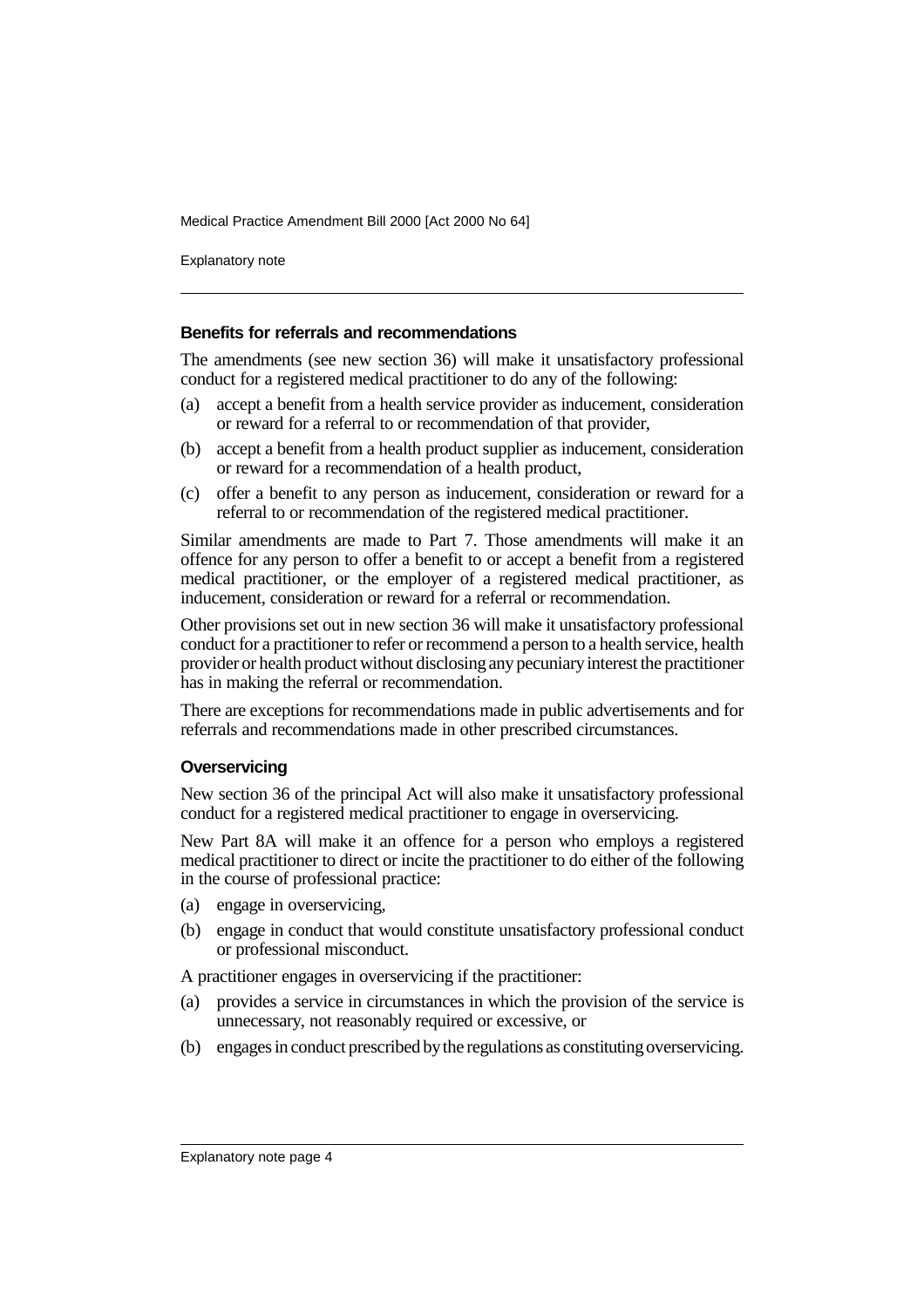Explanatory note

The Director-General of the Department of Health will be able to prohibit persons who have been convicted of the overservicing offence from operating a business that provides medical services. Such a prohibition has an extended operation. For instance, it will prohibit the person from having a management role or substantial interest in a corporation that operates such a business or from having a substantial interest in a trust under which such a business is operated.

#### **Code of conduct**

New section 99A will allow the Board to establish a code of professional conduct for registered medical practitioners. The code will be relevant for the purpose of determining what constitutes proper and ethical conduct by a practitioner. (Any improper or unethical conduct by a practitioner in relation to the practice of medicine constitutes unsatisfactory professional conduct.) The Minister will be able to direct the Medical Board to establish a code of professional conduct in relation to any particular area that the Minister considers should be the subject of such a code.

#### **Annual returns**

New section 127A will require registered medical practitioners to submit an annual return to the Medical Board in relation to their activities over the previous 12 months. The return is to include details of criminal convictions and certain other criminal proceedings relating to the practitioner, details of any significant illness, and educational activities.

#### **Criminal findings**

Various amendments are made for the purpose of extending provisions of the principal Act relating to criminal convictions to criminal findings (that is, where a court finds an offence proved without proceeding to conviction).

At present a court that convicts a practitioner of an offence is required to notify the Registrar of the Board of the conviction. The amendments to section 71 will extend that requirement to criminal findings for sex or violence offences.

Amendments to section 39 will make it grounds for complaint against a registered medical practitioner that the practitioner has been made the subject of a criminal finding.

The power of the Tribunal under section 64 of the principal Act to suspend or deregister a practitioner who has been convicted of an offence is extended to cases where the practitioner has been made the subject of a criminal finding.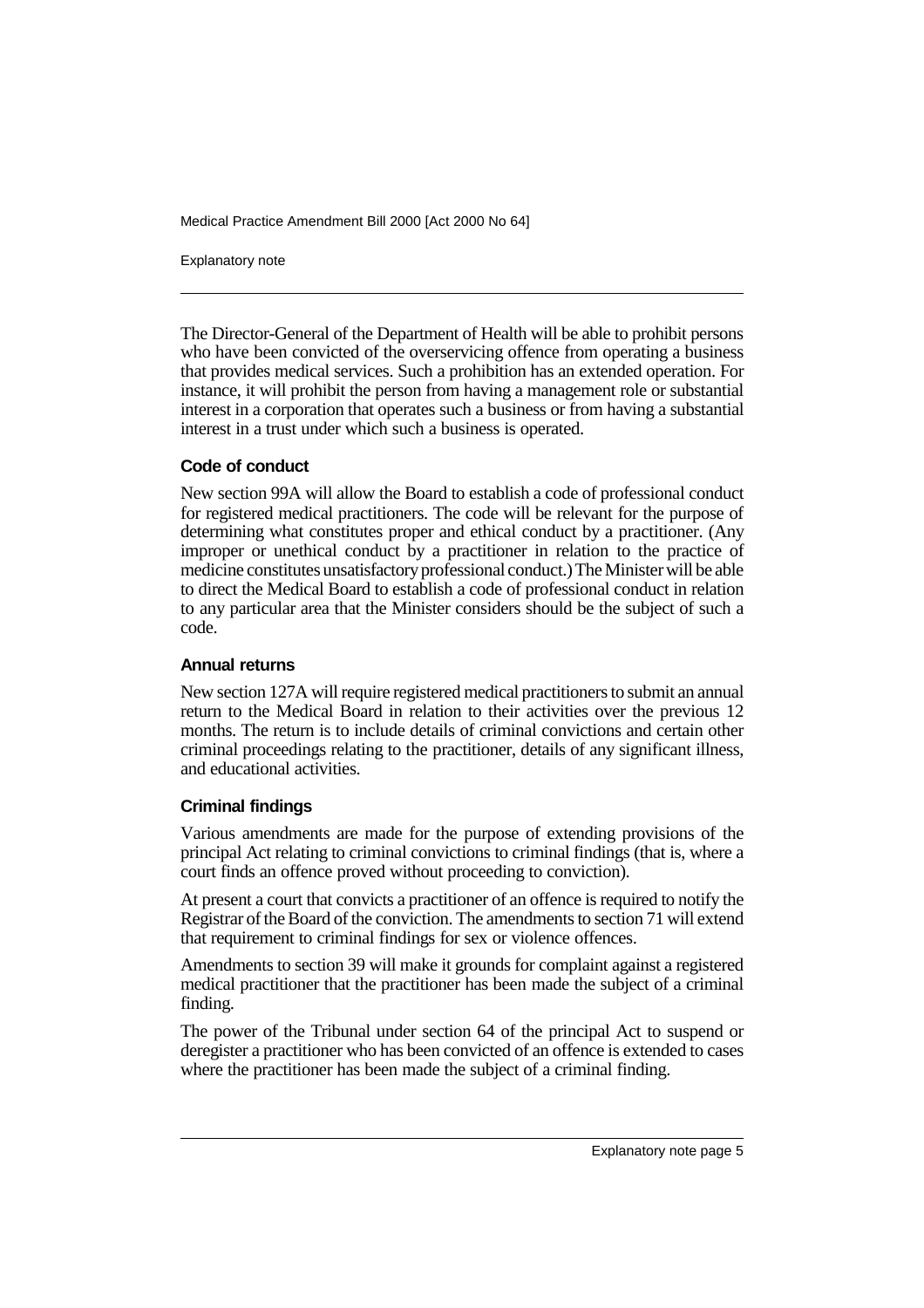Explanatory note

New section 127B will require practitioners to notify the Board if they are convicted of an offence or are the subject of certain other criminal proceedings.

#### **Registration**

The Bill makes further provision with respect to the registration of medical practitioners.

In particular, the provisions allow the Medical Board to require an applicant for registration to disclose convictions for offences, and details of any criminal proceedings pending against the applicant for a sex or violence offence (see new clause 3A of Schedule 1).

At present, an application for registration can be refused if an applicant has been convicted of an offence. Amendments to section 15 will extend this to criminal findings.

The principal Act already allows an application for registration to be refused if an applicant has been deregistered in another jurisdiction. The amendments to section 16 will allow the Board to refuse registration if the applicant has been suspended in another jurisdiction for reasons relating to misconduct or the person's physical or mental capacity to practise medicine, but only if the applicant is not entitled to registration under mutual recognition principles. Similar amendments are made to section 32 to allow the Board to deregister a person in such a case.

Clause 9 of Schedule 1 is replaced to clarify the situations in which the Board can hold an inquiry into the eligibility of an applicant for registration.

New clause 13A of Schedule 1 allows the Health Care Complaints Commission to appear at such an inquiry.

Clause 15 of Schedule 1 is replaced to allow the Board to be constituted, for the purposes of such an inquiry, by 3 persons appointed to conduct the inquiry. The 3 persons need not be members of the Board.

New clause 19A of Schedule 1 will require the Board to give a statement of reasons for its decision to reject an application for registration, even when it does not hold an inquiry. The amendment will also require the Board to inform a rejected applicant about his or her appeal rights.

Clauses 21 and 22 of Schedule 1 are replaced for the purpose of giving the Board more flexibility as to the form in which it keeps the Register of Medical Practitioners and to allow regulations to be made as to the matter that is to be included in the Register.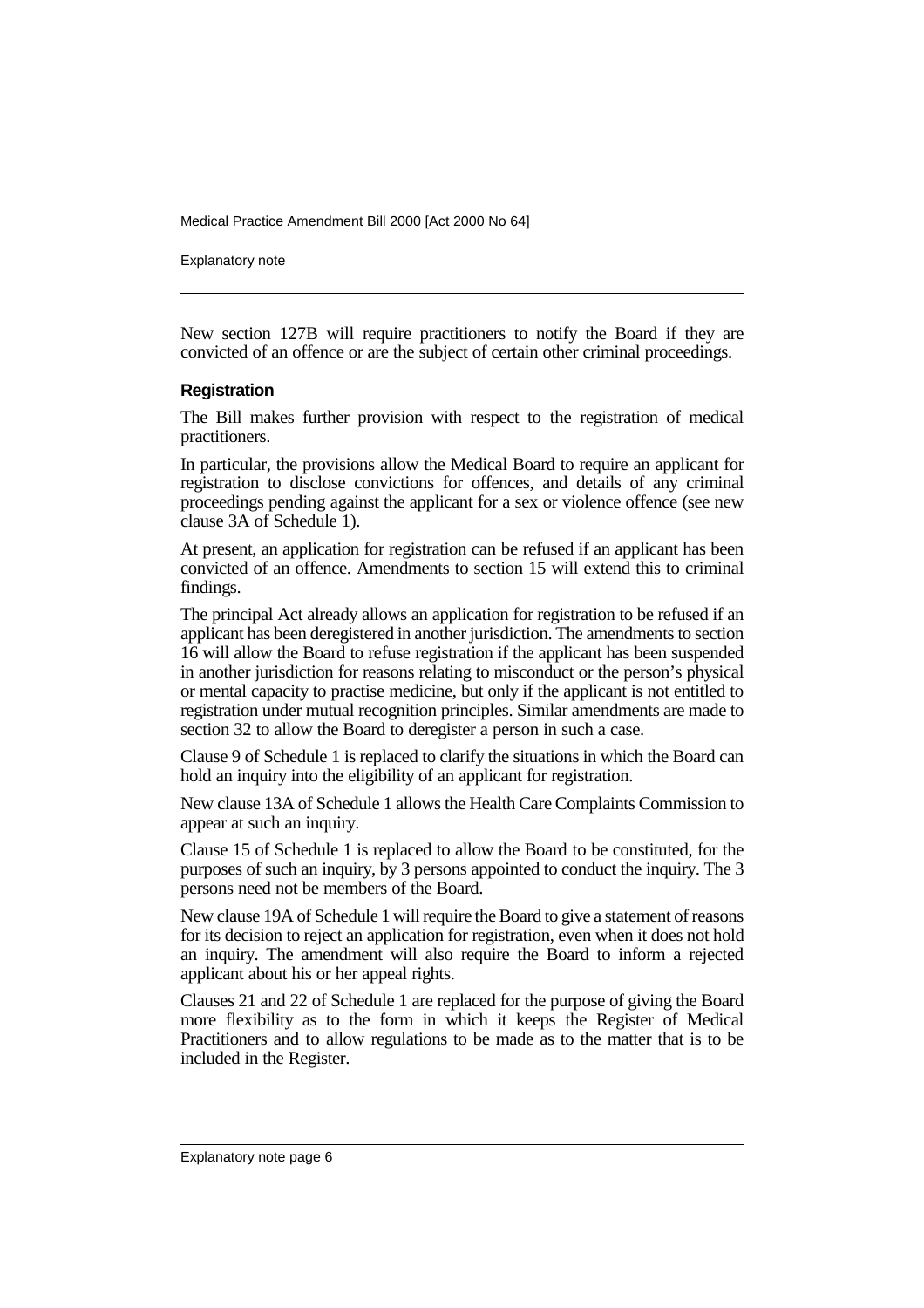Explanatory note

#### **Powers of Medical Board to protect public**

Under the Division 5 of Part 4 of the principal Act the Medical Board has power to impose conditions on a person's registration, or suspend registration, if the Board is of the opinion that such action is necessary for the purpose of protecting the life or the physical or mental health of a person. A suspension may be imposed initially for a period not exceeding 30 days, but may subsequently be extended for periods of up to 30 days.

The amendments allow the Board to impose an initial suspension of up to 8 weeks, which may be subsequently extended for a period of up to 8 weeks.

The period in which an appeal can be made under section 95 against such a suspension (or other actions by the Board) is increased from 7 days to 28 days.

Other amendments to Division 5 of Part 4 make it clear that the Board may at any time alter or remove the conditions imposed pursuant to its powers to protect the public. A practitioner will be able to appeal against any alteration of the conditions by the Board under section 95 of the principal Act.

At present, the Medical Board is required to make a complaint in respect of a practitioner if the Board decides to impose conditions or suspend registration using its powers under section 66 of the principal Act.

The amendments require the Board to refer the matter to the Health Care Complaints Commission, which is to deal with it as a complaint made to the Commission.

#### **Conditions imposed in impairment cases**

If the Medical Board imposes conditions on a practitioner because of an impairment suffered by the practitioner, the Board is to consult the Commission, with a view to determining whether the matter should be referred to an Impaired Registrants Panel, instead of being dealt with as a complaint.

If the matter is referred to an Impaired Registrants Panel, and the practitioner agrees to conditions being imposed on the practitioner's registration, the Board will not be required to alter or remove the conditions imposed on the practitioner under section 66. However, the practitioner may require the Board to review those conditions, and may appeal against a refusal by the Board to alter or remove them.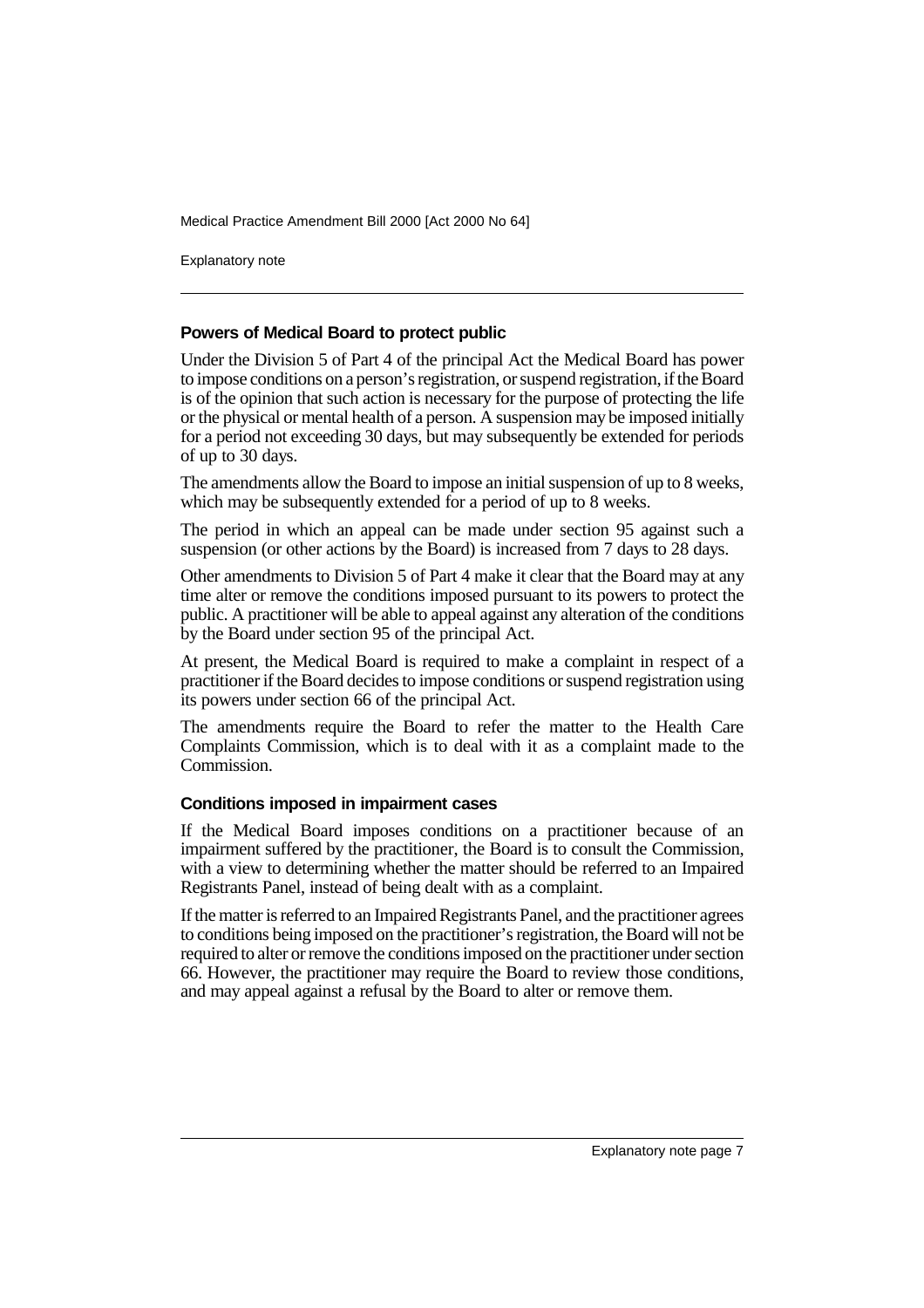Explanatory note

#### **Medical examination of practitioner affected by impairment**

A new provision (section 78A) will allow the Board to require a registered medical practitioner to undergo a medical examination in connection with a matter referred or proposed to be referred to the Impaired Registrants Panel. This power already exists in relation to medical students.

A report made in connection with a medical examination of a registered medical practitioner under the principal Act will be not be admissible in civil proceedings.

#### **Removal of conditions agreed to by practitioner**

At present, a practitioner who agrees to conditions being imposed on his or her registration, or to a suspension, as a result of recommendations by an Impaired Registrants Panel, may at any time require the conditions to be altered or removed or the suspension to be terminated or shortened.

New section 81A will remove the practitioner's right to make that requirement. Instead, the practitioner will be able to make a request to the Medical Board that the conditions be removed or the suspension terminated or shortened. The Board must then require an Impaired Registrants Panel to review the matter. If the Panel recommends that the Board refuse to alter or remove the conditions, or refuse to terminate or shorten the suspension, the Board may do so. Amendments to section 95 provide for a right of appeal against that refusal.

#### **Confidentiality of reports**

Various changes are made for the purpose of ensuring that certain reports and other information obtained under the Act are kept confidential. In particular, the following reports will not be admissible in civil proceedings:

- (a) a report made in connection with a medical examination of a practitioner or person applying for registration under the Act (see new section 190A),
- (b) a report made by an assessor in connection with a performance assessment of a practitioner (see new Schedule 3A, clause 8).

New section 190B provides for an offence of disclosing the contents of a protected report.

#### **Definition of "medical student"**

Amendments to the definition of medical student extend the definition to a person who is undertaking a clinical placement in a public hospital under the auspices of an educational institution accredited by the Australian Medical Council. Such students will be required to be registered under the principal Act.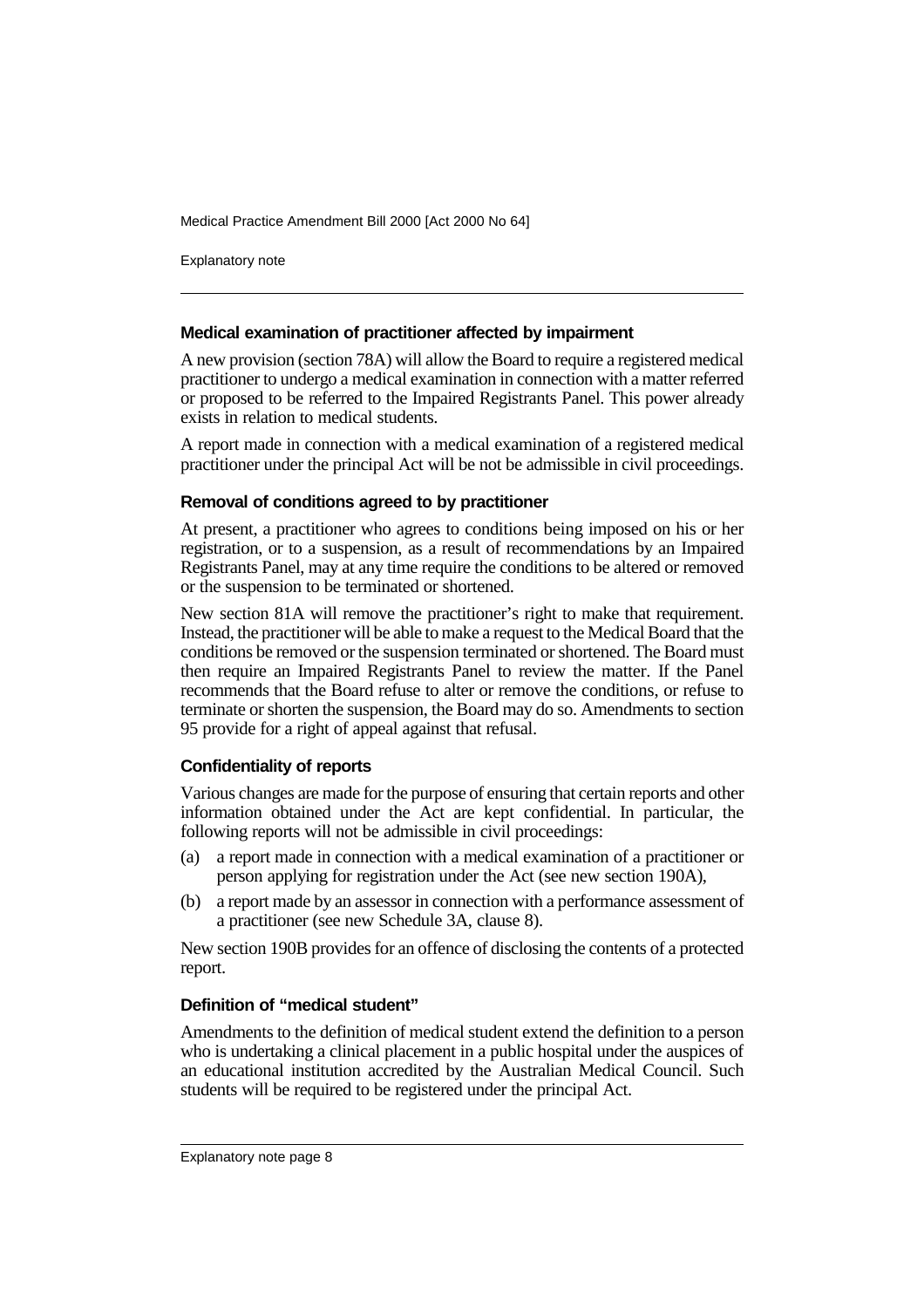Explanatory note

#### **Restrictions on unregistered persons**

The following restrictions on unregistered persons are removed:

- (a) section 104, which provides that an unregistered person is not entitled to recover any charge for any medical or surgical advice, service, attendance or operation,
- (b) section 108, which prohibits an unregistered person from holding himself or herself out as being entitled, qualified or able or willing to cure certain diseases,
- (c) section 109, which prohibits a person from selling, supplying or giving an article represented as being helpful in the treatment of cancer, except as authorised by a registered medical practitioner.

However, note the new offence to be inserted in the *Public Health Act 1991*, as described above.

#### **Recovery of fees by medical practitioner**

At present, a registered medical practitioner cannot sue for the recovery of fees for professional services until 3 months has passed since the patient has been served with a bill for the amount owing (section 102). This restriction is removed.

#### **Use of qualifications by practitioner**

The amendments will remove a provision (currently in section 36 of the principal Act) that makes it unsatisfactory professional conduct for a registered medical practitioner to use any qualifications other than those that are recorded in the Register.

#### **Information to be provided by Board**

The amendments to section 135 will require the Board to include information concerning the performance assessment program in its annual report.

New section 135A will require the Board to make available to the public, on request, information concerning any conditions imposed on the registration of a practitioner or other orders made in respect of a practitioner.

New section 191B requires the Board to give notice of any order made in respect of a practitioner, or the placing of conditions on a practitioner's registration, to the practitioner's employer and others.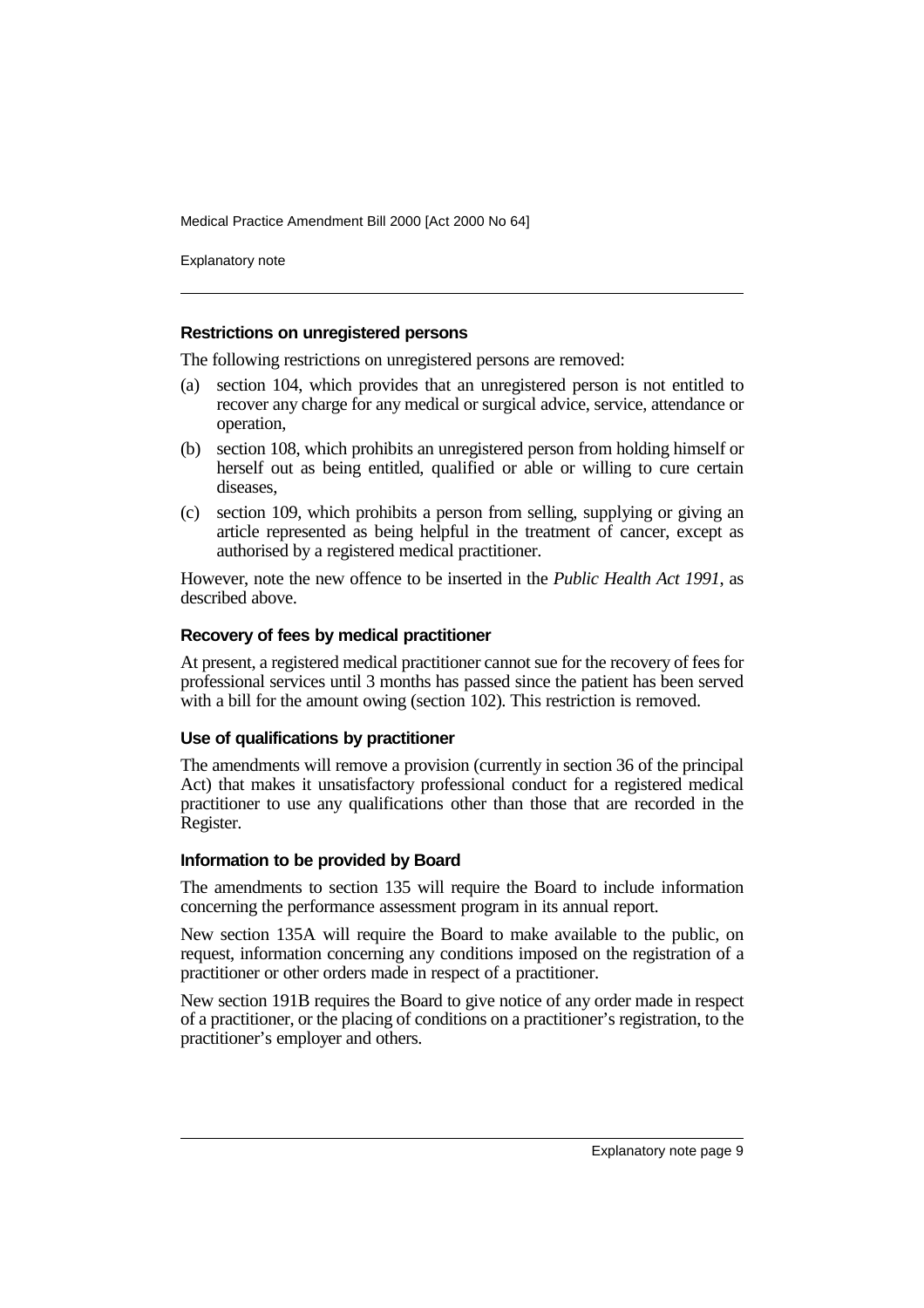Explanatory note

#### **Consultation with third parties**

A body (such as the Medical Board or the Medical Tribunal) that proposes to make an order or exercise any other function under the principal Act will be required to consult with any third party who will be appreciably affected by the order or other action. An example of how this requirement will work is when the Tribunal proposes to make an order requiring the practice of a practitioner to be supervised by a particular person. The Tribunal will be required to consult with that third person before making the order and notify the person of the order. The relevant provisions are set out in new section 191A, new clause 3A of Schedule 2 and new Schedule 3A (clause 16).

#### **Liability of officers of corporations**

At present, if a corporation contravenes a provision of the principal Act any person who is a director of the corporation or who is concerned in the management of the corporation is taken to have contravened the same provision if the person knowingly authorised or permitted the contravention. Amendments to section 187 will make a director or other person concerned in the management of a corporation liable for a contravention by the corporation unless the person proves that:

- (a) the offence was committed without his or her knowledge, and
- (b) he or she exercised due diligence to prevent the commission of the offence.

#### **Self-incrimination**

Section 122 of the principal Act, which relates to the privilege against self-incrimination, is replaced so as to make it clear that the privilege:

- (a) does not extend to corporations,
- (b) applies only in respect of criminal proceedings,
- (c) does not apply to records,
- (d) does not apply to certain offences against the Act, in particular, the offence of providing false and misleading information to an authorised person under the Act.

#### **Penalties for offences**

The penalties for the following offences are increased:

- (a) obstructing or otherwise failing to comply with a requirement made by an authorised person (section 121),
- (b) impersonating an authorised person (section 123).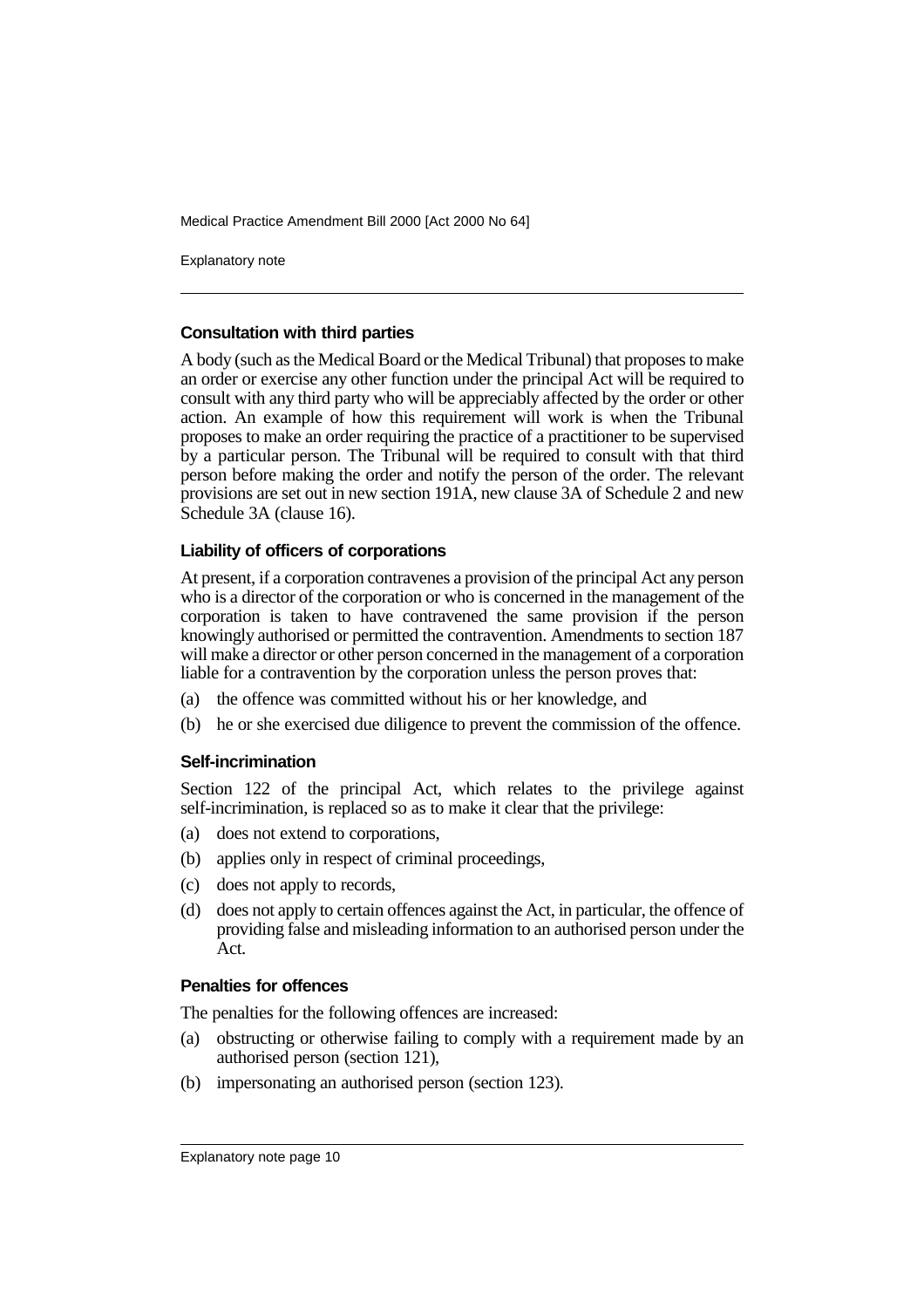Explanatory note

The maximum penalty that may be imposed for offences under the regulations is also increased (section 194).

#### **Object of Act**

New section 2A will insert an objects provision in the principal Act.

#### **Appeal provisions**

The amendments to section 88 remove the need to make regulations relating to the time in which appeals can be made against a decision of a Committee.

The amendments to sections 89 and 90 will allow an appeal to be made to the Supreme Court against a decision of the Tribunal on an appeal against the exercise by the Chairperson or a Deputy Chairperson of the Tribunal of his or her power to order that a practitioner be suspended or deregistered.

Section 95 is replaced so as to provide for additional rights of appeal in respect of powers exercised by the Medical Board under the Act, and to extend the period in which appeals can be made to the Tribunal from 7 days to 28 days.

#### **Reviews under Act to be limited in scope**

At present, the principal Act allows a practitioner to obtain a review of certain orders made under the Act. A review is conducted by the Tribunal or the Board.

New section 94A makes it clear that the review is to function as a review of the appropriateness of the order at the time of the review. The review body is not to revisit the findings made by the original decision maker, unless significant fresh evidence is produced.

#### **Membership of Board**

The membership of the Medical Board is increased from 18 to 20 (see amendments to section 130). The 2 new members will be persons who, in the opinion of the Minister, are conversant with the interests of patients as consumers of medical services.

The requirement that the member of the Board nominated by the Ethnic Affairs Commission of NSW be a registered medical practitioner is removed.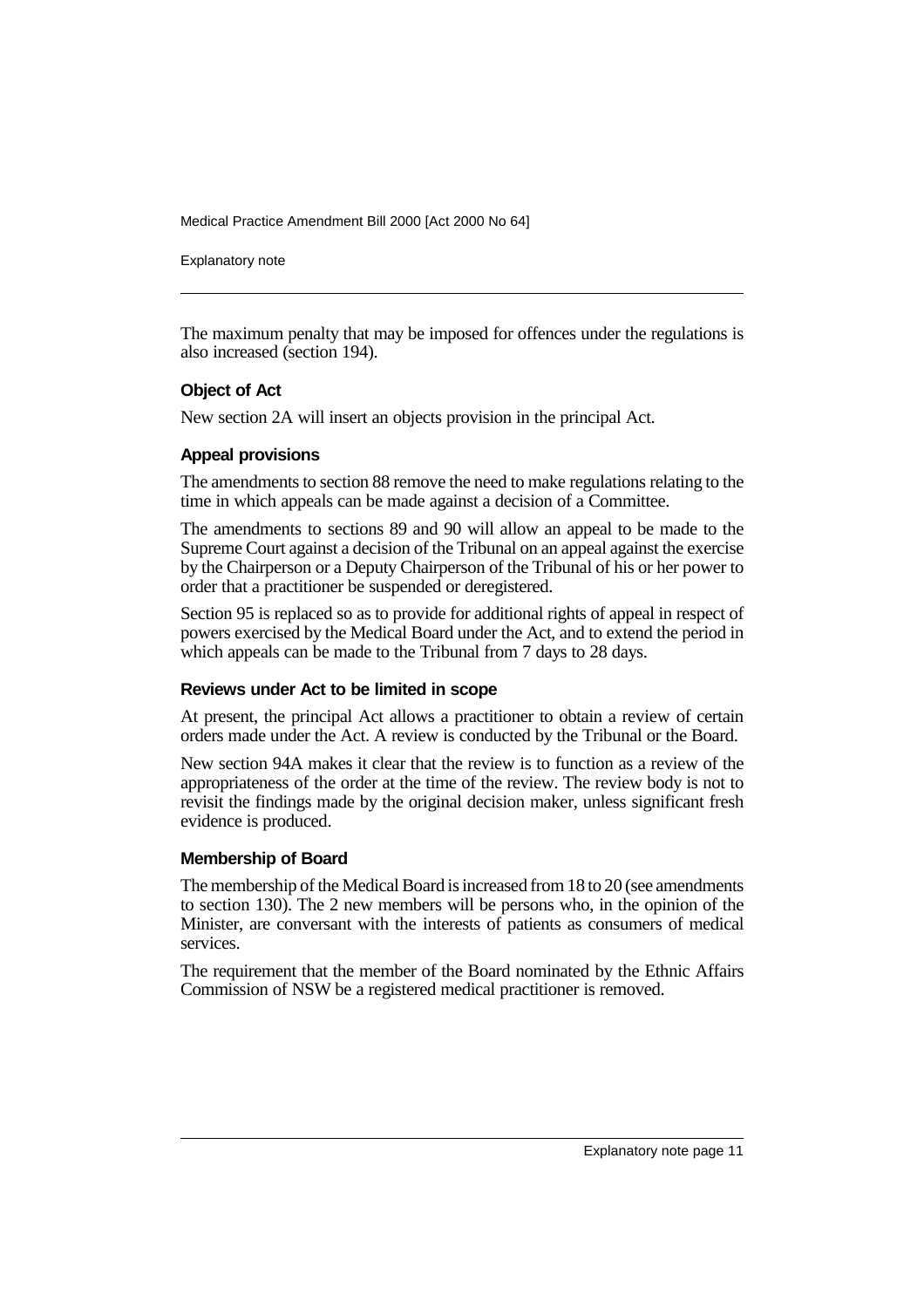Explanatory note

#### **Payment of Tribunal members and others**

At present, non-judicial Tribunal members are paid at the same rate as a witness who gives expert evidence in the Supreme Court. Section 150 is replaced so as to allow the Board to determine the rate of pay, having regard to the rate paid to witnesses who give expert evidence in the Supreme Court.

Similar amendments are made to sections 169 and 183, in respect of members of a Professional Standards Committee or an Impaired Registrants Panel.

#### **Powers of chairperson of Tribunal or Committee**

Section 174 of the principal Act is replaced so as to allow the chairperson of a Professional Standards Committee to exercise certain powers of the Committee.

Amendments to clause 12 of Schedule 2 will allow a Committee or the Tribunal to terminate an inquiry or appeal, or decide not to hold it, if a complaint is withdrawn. This power may be exercised by the chairperson of the Committee or Tribunal.

#### **Information to be provided by practitioner**

A new provision (section 127C) will allow the Board to require a registered medical practitioner to provide further information in connection with a complaint or other matter.

#### **Entitlement of practitioner to be present at proceedings**

Amendments to sections 78, 162 and 177 and clause 13 of Schedule 1 make it clear that, although a person is entitled to be present at proceedings under the Act relating to the person, the proceedings can go ahead in the person's absence, as long as the person has been given notice of the proceedings.

#### **Complaint handling procedure**

Amendments to sections 50 and 51 make it clear that any complaint that is dealt with by the Medical Board as an impairment issue (that is, is referred to an Impaired Registrants Panel for assessment under the Act) or as a professional performance issue (that is, is referred for performance assessment under new Part 5A of the Act) ceases to be a complaint.

#### **Powers of Committee**

Amendments to section 63 make it clear that a Professional Standards Committee can make a recommendation in respect of a practitioner even if the practitioner has ceased to be registered under the principal Act.